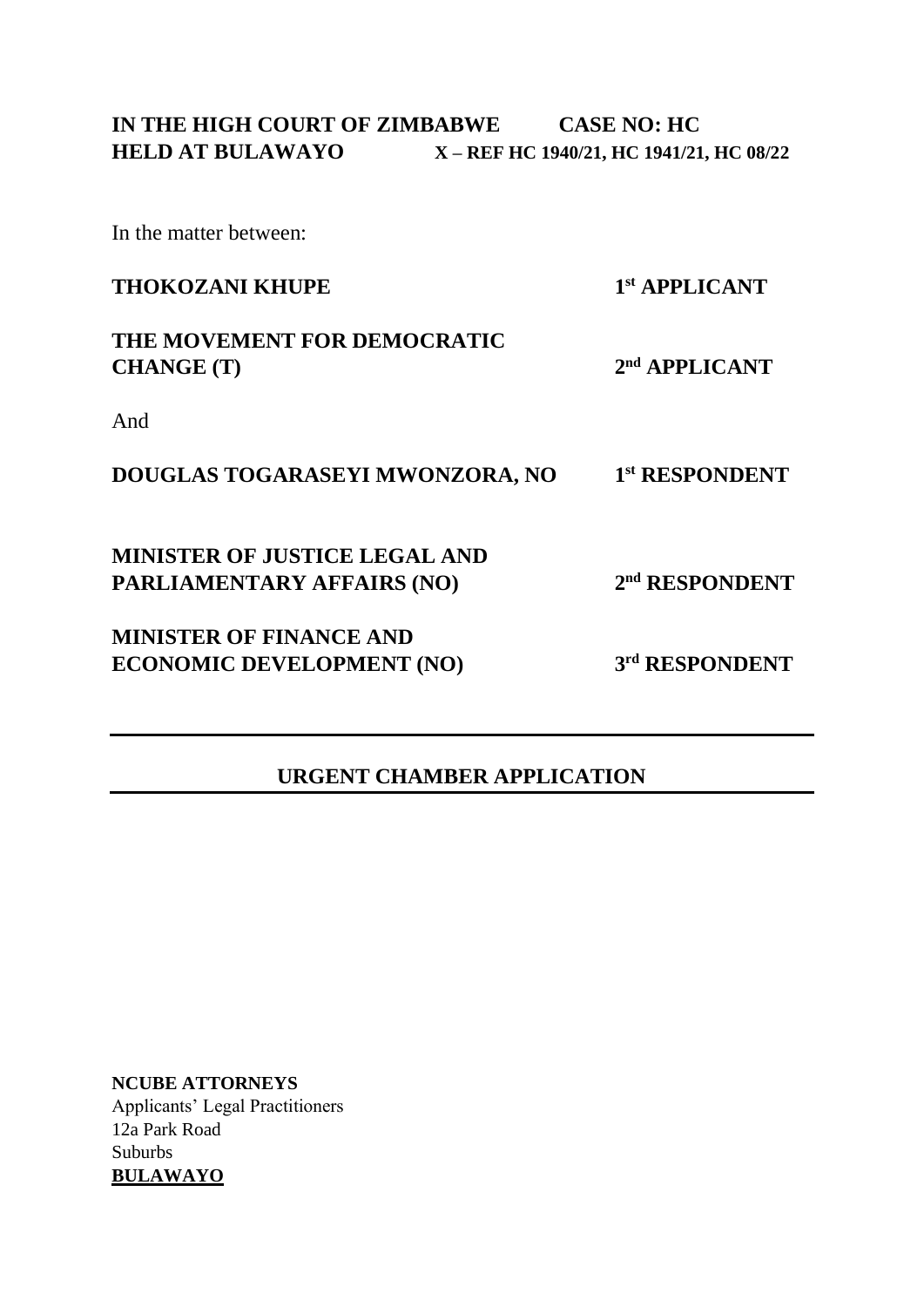In the matter between:

| <b>THOKOZANI KHUPE</b>                           | 1st APPLICANT              |  |
|--------------------------------------------------|----------------------------|--|
| THE MOVEMENT FOR DEMOCRATIC<br><b>CHANGE</b> (T) | $2nd$ APLICANT             |  |
| And                                              |                            |  |
| DOUGLAS TOGARASEYI MWONZORA, NO                  | 1st RESPONDENT             |  |
| <b>MINISTER OF JUSTICE LEGAL AND</b>             |                            |  |
| <b>PARLIAMENTARY AFFAIRS (NO)</b>                | 2 <sup>nd</sup> RESPONDENT |  |
| <b>MINISTER OF FINANCE AND</b>                   |                            |  |
| <b>ECONOMIC DEVELOPMENT (NO)</b>                 | 3rd RESPONDENT             |  |

| NO.<br>1. | <b>DOCUMENT</b><br>Urgent chamber application | <b>ANNEXURE</b>  | <b>PAGE</b><br>$1 - 2$ |
|-----------|-----------------------------------------------|------------------|------------------------|
|           |                                               |                  |                        |
| 2.        | Certificate of urgency                        |                  | $3 - 4$                |
| 3.        | Founding affidavit of <b>THOZANI KHUPE</b>    |                  | $5 - 11$               |
| 4.        | $2nd$ Applicant's Constitution                | $A$ "            | $12 - 106$             |
| 5.        | Letter from the High Court registrar          | $B$ "            | 107                    |
| 6.        | 1 <sup>st</sup> Respondent's letter to ZEC    | C                | 108                    |
| 7.        | Applicant's public speech                     | $\mathbf{``D''}$ | $109 - 120$            |
| 8.        | <b>Government Gazette</b>                     | $~^{G}$ F"       | 121                    |
| 9.        | Applicant's correspondencies with relevant    | " $G1 - G5$ "    | $122 - 126$            |
| 10.       | Provisional Order                             |                  | $127 - 129$            |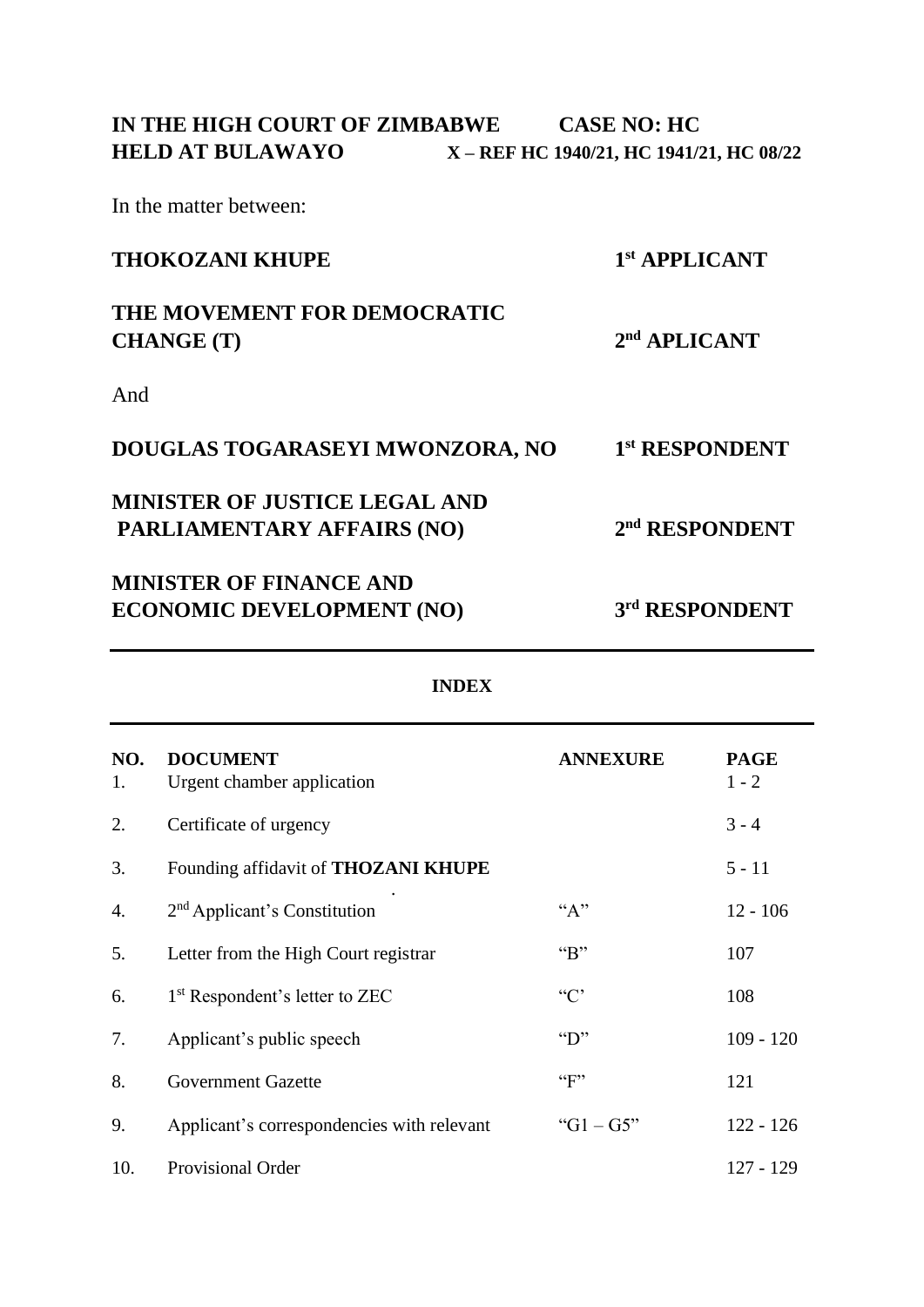In the matter between:

| <b>THOKOZANI KHUPE</b>                           | 1st APPLICANT              |
|--------------------------------------------------|----------------------------|
| THE MOVEMENT FOR DEMOCRATIC<br><b>CHANGE</b> (T) | 2 <sup>nd</sup> APPLICANT  |
| And                                              |                            |
| DOUGLAS TOGARASEYI MWONZORA, NO                  | 1st RESPONDENT             |
| <b>MINISTER OF JUSTICE LEGAL AND</b>             |                            |
| <b>PARLIAMENTARY AFFAIRS (NO)</b>                | 2 <sup>nd</sup> RESPONDENT |
| <b>MINISTER OF FINANCE AND</b>                   |                            |
| <b>ECONOMIC DEVELOPMENT (NO)</b>                 | 3rd RESPONDENT             |
|                                                  |                            |

## **URGENT CHAMBER APPLICATION**

**TAKE NOTICE** that the Applicants intend to make an urgent chamber application to this Honourable Court on the grounds that: -

- 1. Despite the fact that  $1<sup>st</sup>$  Respondent automatically expelled himself from the Presidency of 2nd Applicant by joining or sympathizing with another party, the Movement for Democratic Change Alliance.
- 2. 1<sup>st</sup> respondent cannot lawfully receive, the ZWL 149 850 00, it being the money due to the 2nd Applicant in terms section 3 (2) of the Political Parties Finances Act (Chapter 2:11) .This act is unlawful.
- 3. That the 1st respondent being the leader and President of the Movement for Democratic Change Alliance, the latter political party is not entitled to Political Parties Financial funding.

**FURTHER TAKE NOTICE** that the founding affidavit of **THOKOZANI KHUPE** and attached documents shall be used in support of the application.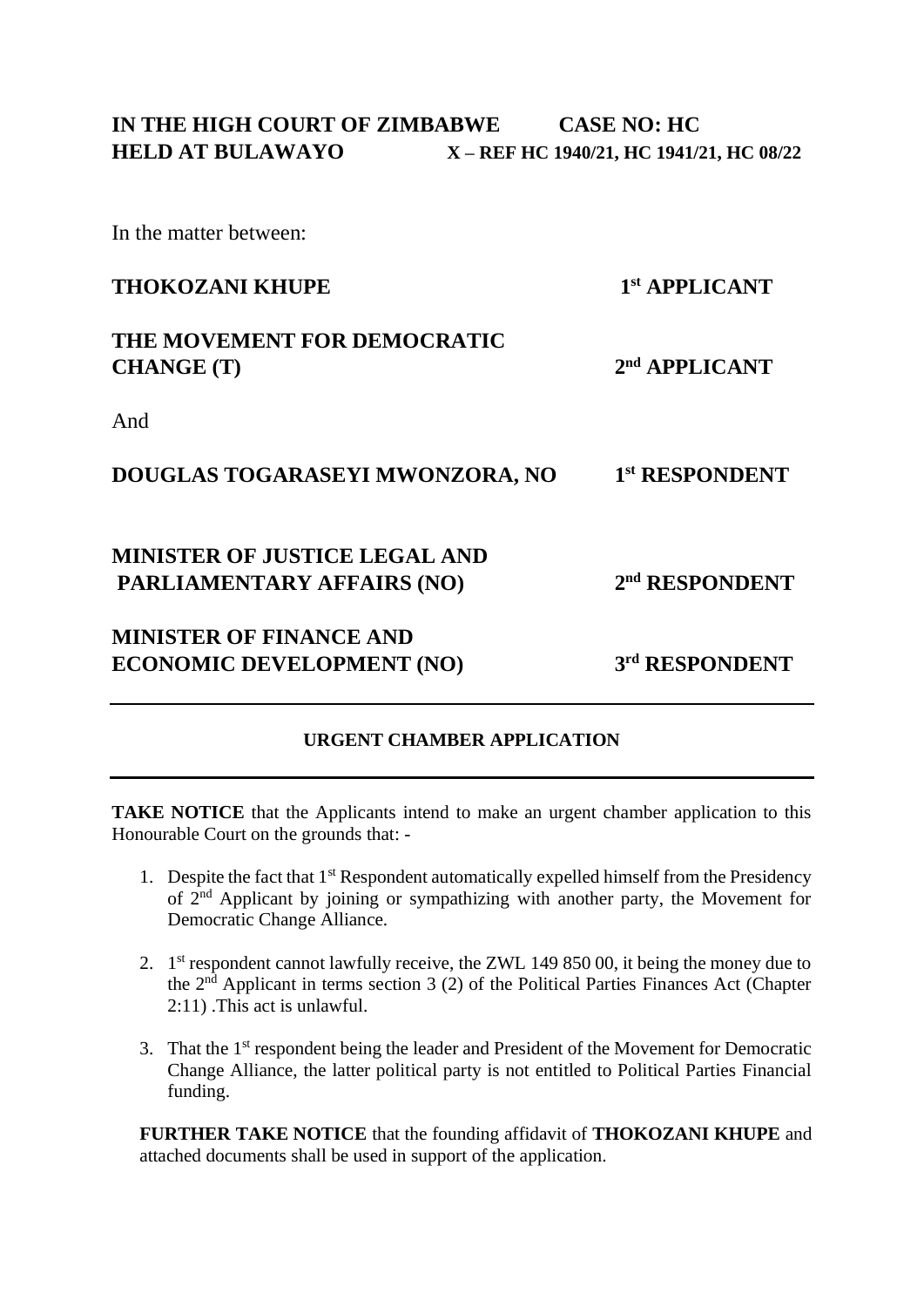#### **DATED AT BULAWAYO THIS DAY OF JANUARY 2022.**

### **NCUBE ATTORNEYS**

Applicants' Legal Practitioners 12a Park Road **Suburbs BULAWAYO** (Mr. N. Sithole/lm)

TO: **THE ASSISTANT REGISTRAR** High Court of Zimbabwe **BULAWAYO**

AND TO: **DOUGLAS TOGARASEYI MWONZORA, N.O** 1<sup>st</sup> Respondent herein Harvest House 44 Nelson Mandela Avenue **HARARE**

TO: **MINISTER OF JUSTICE AND PARLIAMENTARY AFFAIRS, NO.** 2<sup>nd</sup> Respondent herein Mukwati Building Cnr 4<sup>th</sup> Street/Selous **HARARE**

**AND TO: MINISTER OF FINANCE AND ECONOMIC DEVELOPMENT, NO.** 3rd Respondentherein Mukwati Building Cnr 4<sup>th</sup> Street/ Selous **HARARE**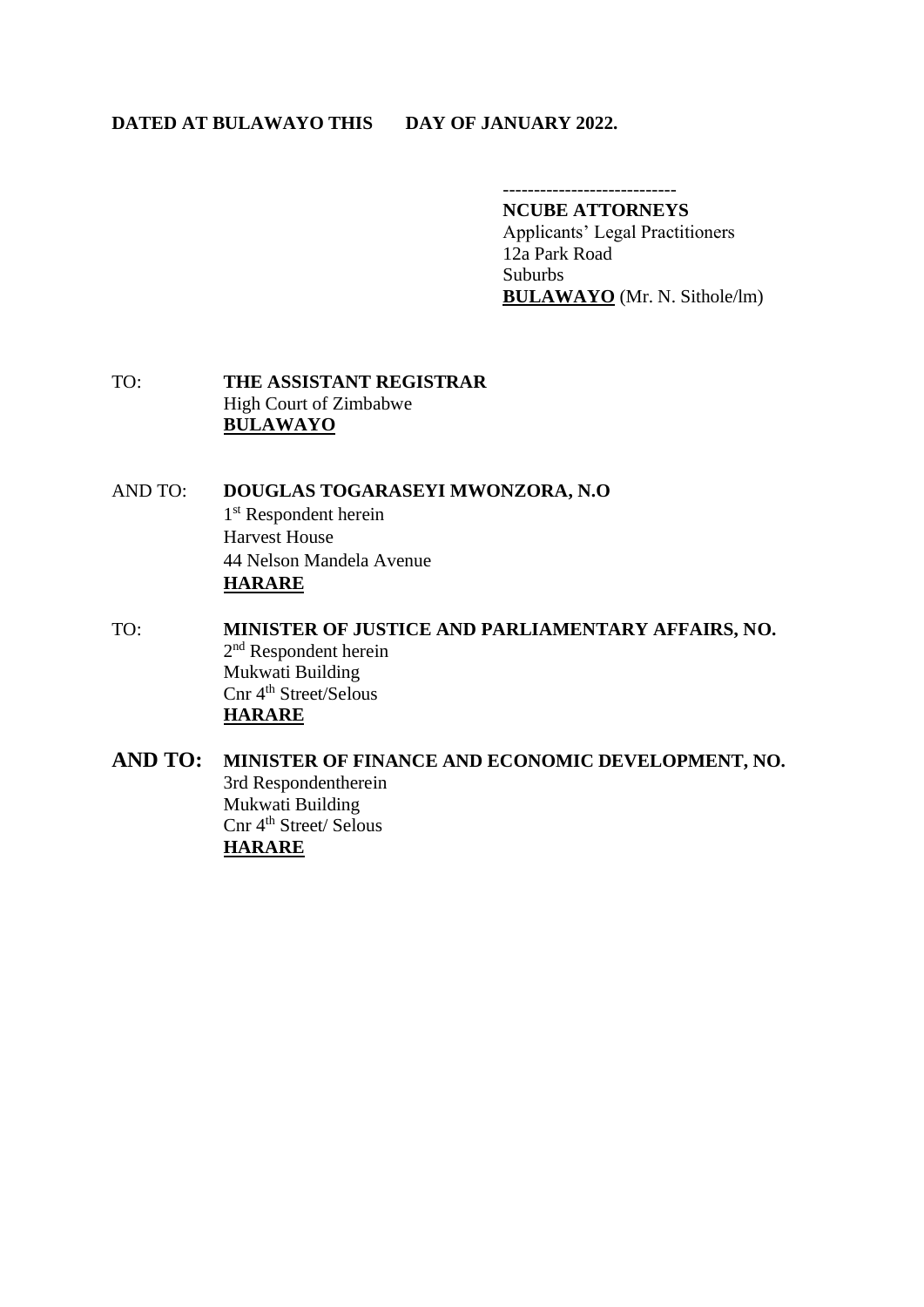In the matter between:

| <b>THOKOZANI KHUPE</b>               | 1 <sup>st</sup> APPLICANT  |
|--------------------------------------|----------------------------|
| THE MOVEMENT FOR DEMOCRATIC          |                            |
| <b>CHANGE</b> (T)                    | 2 <sup>nd</sup> APPLICANT  |
| And                                  |                            |
|                                      |                            |
| DOUGLAS TOGARASEYI MWONZORA, NO      | 1st RESPONDENT             |
| <b>MINISTER OF JUSTICE LEGAL AND</b> |                            |
| <b>PARLIAMENTARY AFFAIRS (NO)</b>    | 2 <sup>nd</sup> RESPONDENT |
| <b>MINISTER OF FINANCE AND</b>       |                            |
| <b>ECONOMICDEVELOPMENT (NO)</b>      | 3rd RESPONDENT             |
|                                      |                            |

## **CERTIFICATE OF URGENCY**

I, **KHOLWANI NGWENYA**, a registered legal practitioner duly sworn and admitted and practising as such at Bulawayo with the firm of T J Mabhikwa and Partners .Legal Practitioners, having read and understood the founding affidavit of **THOKOZANI KHUPE**, am satisfied and do hereby certify that this matter is urgent for the following reason:-

- 1. The 2<sup>nd</sup> Applicant is a Political Party by the name of Movement for Democratic Change (T) and that  $1^{st}$  Applicant is its leader in the Acting capacity as  $1^{st}$  respondent, who was hither to its leader, is now the leader of a different political outfit by the name Movement for Democratic Change Alliance.
- 2. The 1<sup>st</sup> Respondent is contesting in the forth coming by election under the banner of the Movement for Democratic Change Alliance.
- 3. In terms of the Political Parties Finances Act, the Movement for Democratic Change (T) is entitled to ZWL 149 850 000 which has been Gazetted on the  $25<sup>th</sup>$  January 20202, through the Government Gazette General Notice 125 A of 2022, dated  $25<sup>th</sup>$  January 2022.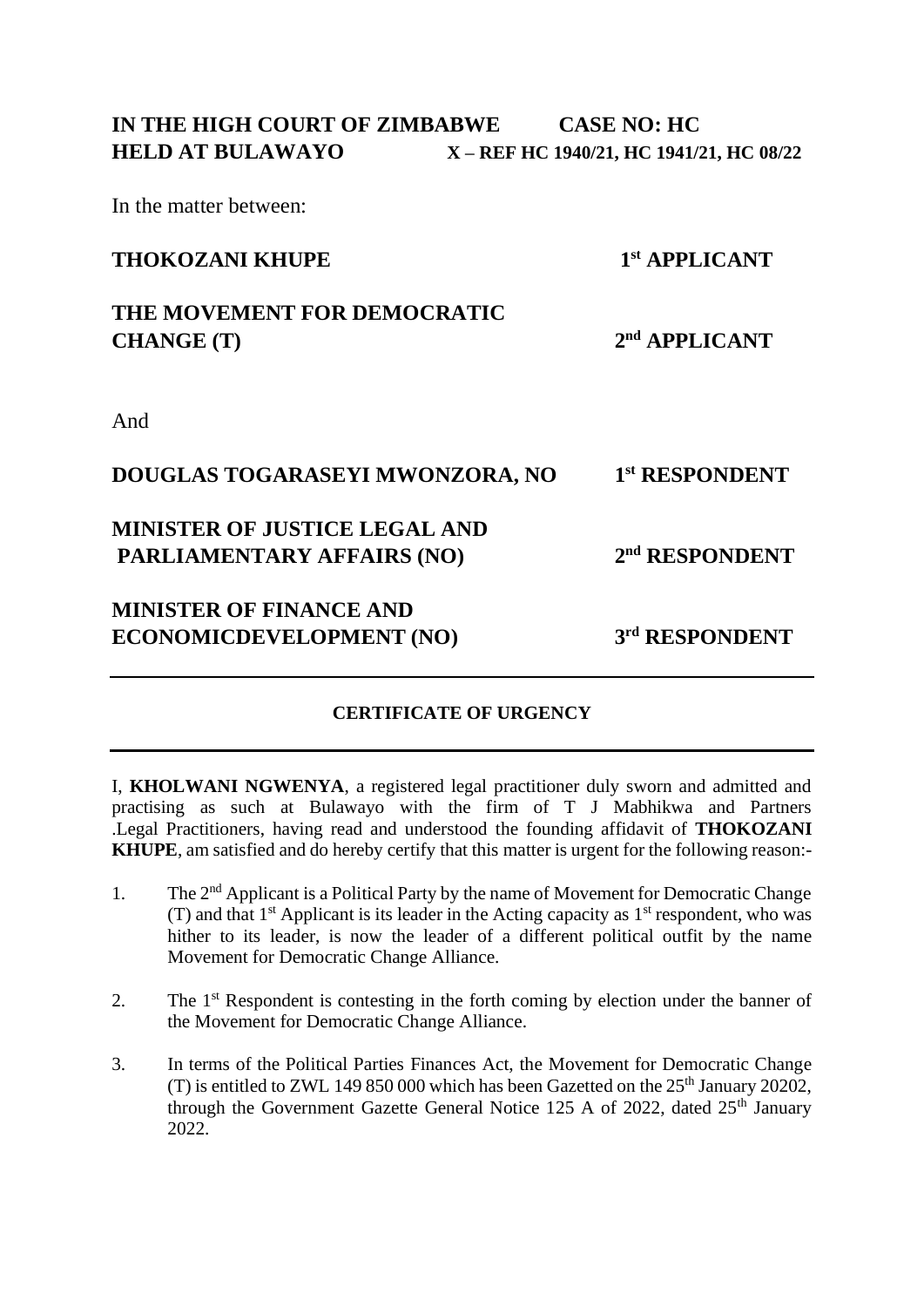- 4. The 2nd and 3rd Respondents are responsible for the disbursement of the ZWL 149 850.00 into the Movement of Democratic Change (T)'s bank account.
- 5.  $1<sup>st</sup>$  respondent is the former leader and President of the  $2<sup>nd</sup>$  Applicant and now is the self-proclaimed leader and president of the Movement for Democratic Change Alliance, the latter being a totally different political party.
- 6. Thus, the  $2<sup>nd</sup>$  Applicant who automatically fell under  $1<sup>st</sup>$  Applicant's stewardship following the desertion of the  $1<sup>st</sup>$  respondent, is entitled to receive the amount of ZWL 149 850.00, it being funding released to it in terms of the Political Parties Finance Act.
- 7.  $1<sup>st</sup>$  Applicant became aware of the Gazette on the  $27<sup>th</sup>$  January 2022. She immediately thereafter engaged her present legal practitioners on the 28<sup>th</sup> January 2022.
- 8. It would be a travesty of justice if  $1<sup>st</sup>$  respondent who is the leader and President of a different political party would receive and superintend over finances of the Movement for Democratic Change (T), after opting out of it.
- 9. It would be in the interest of justice that the disbursement of funds due to the  $2<sup>nd</sup>$ Applicant be channeled to the  $2<sup>nd</sup>$  Applicant, and that  $1<sup>st</sup>$  respondent be interdicted from receiving the same on behalf of the  $2<sup>nd</sup>$  Applicant, and  $2<sup>nd</sup>$  and  $3<sup>rd</sup>$  respondent be interdicted from disbursing the said funds to or through the 1<sup>st</sup> respondent.
- 10. The Applicants have treated this matter as urgent and as such have demonstrated that they have a prima facie right, that the balance of convenience favours the granting of an order as the Movement of Democratic Change Alliance is not entitled to receive the ZWL \$149 850 000.00. as per the Political Parties Finances Act.
- 11. It would be unlawful for the Movement of Democratic Change Alliance to benefit from such funding as it did not garner 29% of the total votes casted in 2018 general elections.
- 12. Such unlawfulness needs to be urgently interdicted.
- 13. This matter is clearly urgent and cannot stand or wait in the queue.

## **DONE AND SIGNED AT BULAWAYO THIS JANUARY 2022**

**BY ME**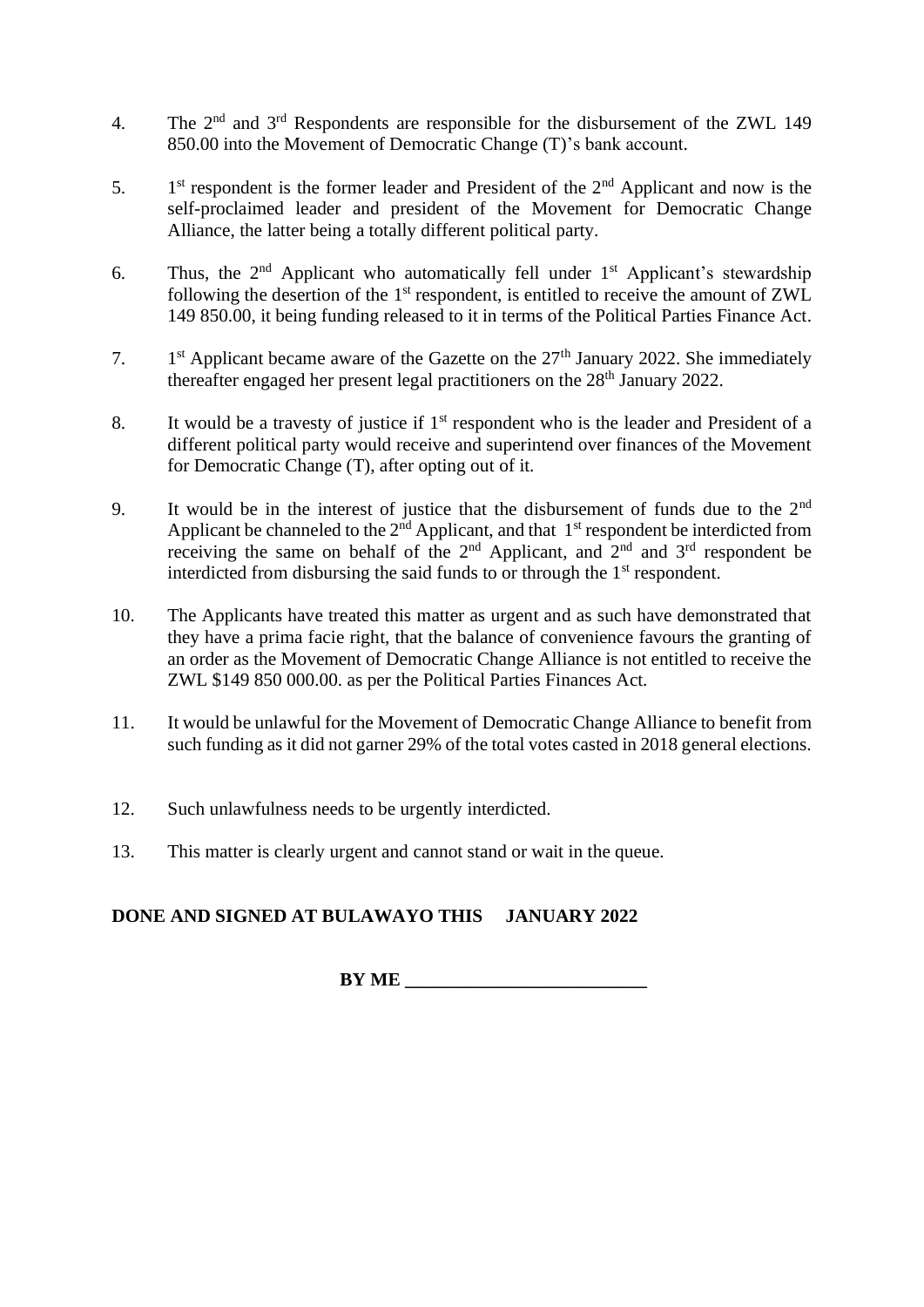In the matter between:

| <b>THOKOZANI KHUPE</b>                           | <b>APPLICANT</b>           |  |
|--------------------------------------------------|----------------------------|--|
| THE MOVEMENT FOR DEMOCRATIC<br><b>CHANGE</b> (T) | $2nd$ APPLICANT            |  |
| And                                              |                            |  |
| DOUGLAS TOGARASEYI MWONZORA, NO                  | 1st RESPONDENT             |  |
| <b>MINISTER OF JUSTICE LEGAL AND</b>             |                            |  |
| PARLIAMENTARY AFFAIRS (NO)                       | 2 <sup>nd</sup> RESPONDENT |  |
| <b>MINISTER OF FINANCE AND</b>                   |                            |  |
| <b>ECONOMIC DEVELOPMENT (NO)</b>                 | 3rd RESPONDENT             |  |
|                                                  |                            |  |

## **FOUNDING AFFIDAVIT OF THOKOZANI KHUPHE**

I, **THOKOZANI KHUPHE** do hereby make oath and state as follows: -

#### **THE PARTIES**

- 1. I am the  $1<sup>st</sup>$  applicant in this matter being a Female adult person of Zimbabwe with a capacity to sue and to be sued. My address of service is c/o my undersigned legal practitioners of record.
- 2. All the facts that I depose hereto are to my knowledge and belief correct and true, I also depose to this affidavit on behalf of the  $2<sup>nd</sup>$  Applicant, to which 1 am the Acting President.
- 3. I have a direct and substantial interest in the matter under consideration herein and as such have standing to approach the Honorable Court for the relief set out herein as I shall demonstrate hereunder.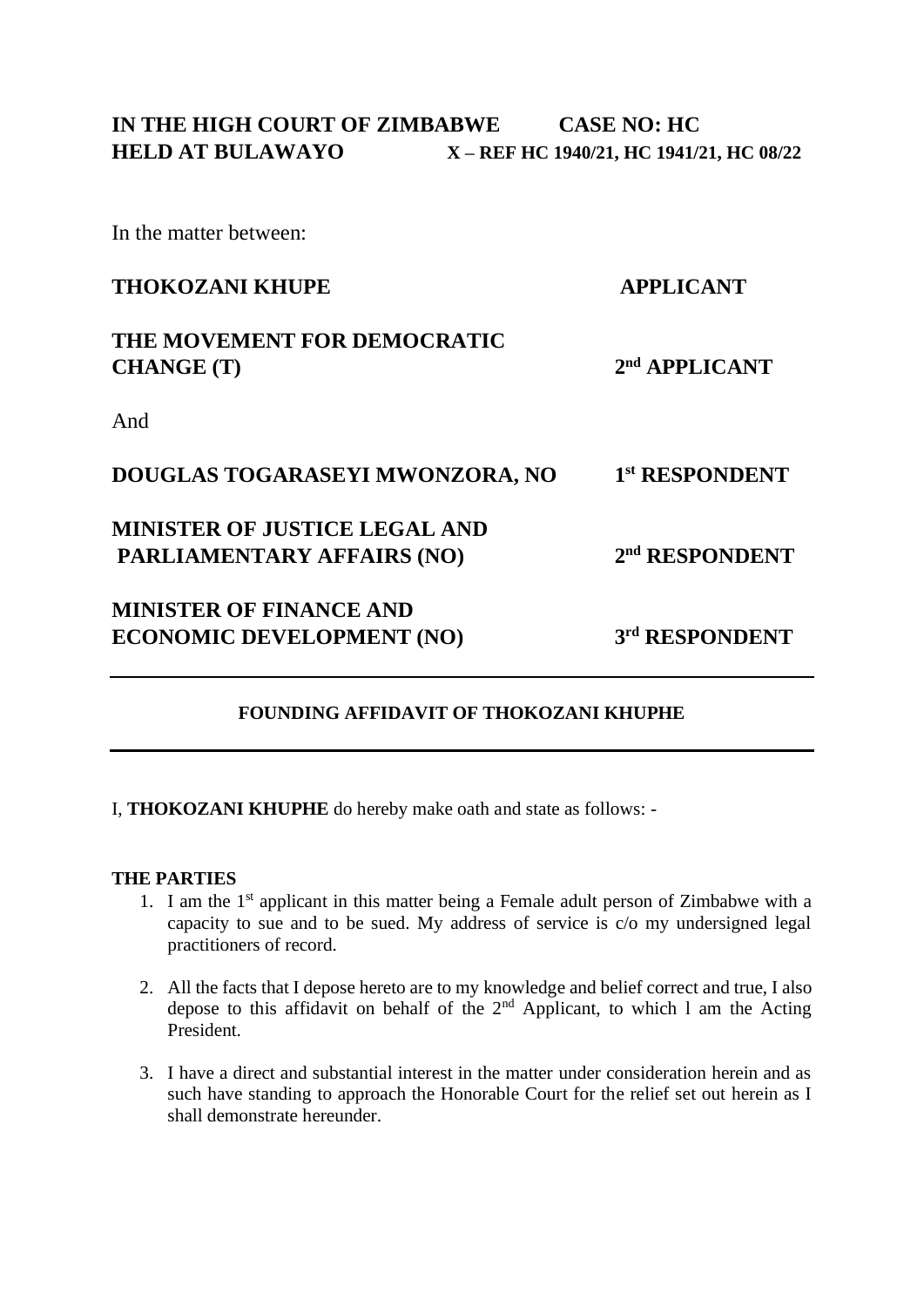- 4. 2 nd applicant is **MOVEMENT FOR DEMOCRATIC CHANGE (T),** a common law universitas governed by its own Constitution with power to sue and be sued in its own name. Its address of service for purposes of this matter is that of its undersigned legal
- 5. 1 st respondent is **DOUGLAS TOGARASEYI MWONZORA (N.O).** being a male adult person with a capacity to sue and to be sued, cited herein in his official capacity as the former President of the 2<sup>nd</sup> Applicant. His address of address of service is c/o Harvest House. number 44 Nelson Mandela Avenue, Harare.
- 6.  $2^{nd}$ respondent is **THE MINISTER OF JUSTICE LEGAL AND PARLIAMENTARY AFFAIRS (N.O), cited herein in his official capacity as the** Minister responsible for, among other things, oversight and administration of the Political Parties Finance Act (Chapter 2;11) as well as the Electoral Act. Its address of service is 6<sup>th</sup> floor New Government Complex, Samora Machel/ 3<sup>rd</sup> Street, Harare
- 7. 3 rd respondent is **MINISTER OF FINANCE AND ECONOMIC DEVELOPMENT (N.O),** cited herein in his official capacity as the Minister responsible for the oversight and administration of the Consolidated Revenue Fund. Its address of service is Mukwati Building, Corner 4<sup>th</sup> street and Selous, Harare.

#### **LEGAL BASIS FOR AN INTERDICT**

- 1. In this matter I set out hereunder briefly, the legal basis of the interdict sought per the provisional order annexed herein.
- 2. In this matter, the  $2<sup>nd</sup>$  Applicant, a political party which participated in the General election of 2017 and received 29.97% of the total votes cast and is entitled to ZWL \$149 850 000.00 as per Government Gazette, General Notice number 125 A of 2022 dated 25<sup>th</sup> January 2022, seeks to interdict on an urgent basis the  $2<sup>nd</sup>$  and  $3<sup>rd</sup>$  respondents from disbursing the sum afore said to the Movement for Democratic Change Alliance led by  $1<sup>st</sup>$  respondent, for the reason the  $2<sup>nd</sup>$  Applicant is the political party entitled to the ZWL \$ 149 850 000.00 for the following reasons
	- a. The second respondent is the Political Party that participated in the General Elections of 2018 and garnered 29.97%.of the total votes casted
	- b. That in terms of section 3 (2) of the Political Parties (Finances) Act (Chapter 2:11),  $2<sup>nd</sup>$  Applicant is entitled to ZWL \$149 850 000.00.
	- c. That the 1st Respondent automatically expelled himself from the membership of the 2nd Applicant when he declared himself the president of a political outfit under the name and style of Movement of Democratic Change Alliance in a letter to Zimbabwe Electoral Commission dated 03<sup>rd</sup> January 2022.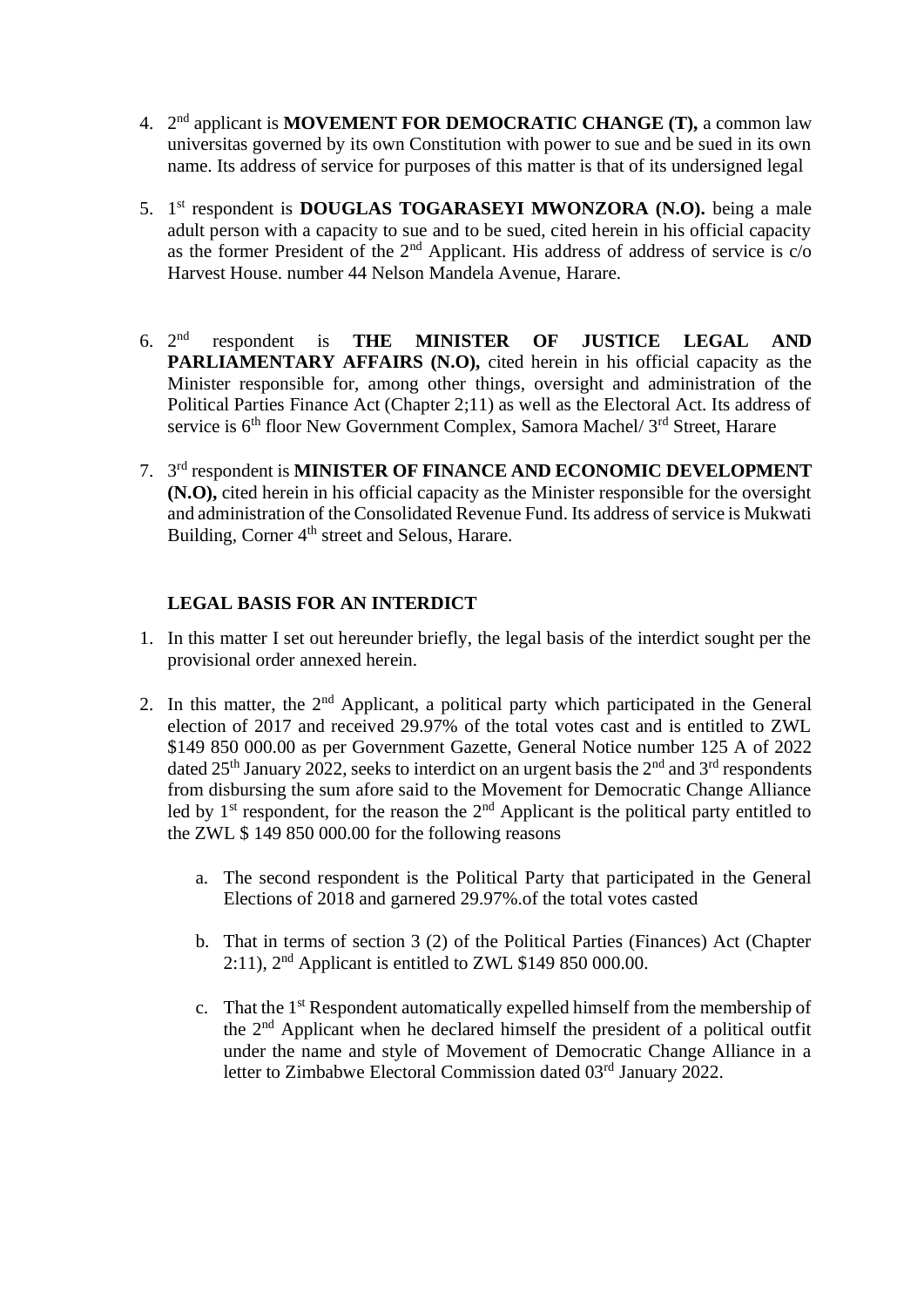#### **BACKGROUND IN BRIEF**

- *3.* I am a member and Acting President of the 2nd Applicant, being one of the founders of the 2nd Applicant with the late Gibson Sibanda, Doctor Morgan Richard Tsvangirai, Mr. Lovemore Matongo, Professor Welshman Ncube and Mr. Tendai Biti to name a few back in 1999.
- 4. 2 nd Applicant is a constitutional common law *universitas*, whose Constitution reigns supreme. No one is above  $2<sup>nd</sup>$  Applicant's constitution. I beg leave to attach  $2<sup>nd</sup>$ Applicant's Constitution and mark it **annexure "A".**
- 5. I have stood against all odds to defend  $2<sup>nd</sup>$  Applicant's constitution. As late as 2020, 1 participated as one of the protagonists in a matter where the administrative positions in the organization were being contested. The celebrated and leading Mashavire **Case** was introduced into our legal jurisprudence, and  $l$  must quickly point out that  $1<sup>st</sup>$  respondent is the beneficiary of the watershed judgement in the said case.
- 6. As events unfolded 1 and  $1<sup>st</sup>$  Respondent expelled members of the  $2<sup>nd</sup>$  Applicant who violated its constitution. Article 5.10 (a) of  $2<sup>nd</sup>$  Applicants constitution clearly states that

### *"Membership of the Party shall be terminated if, a member of the Party joins or supports a political party other than MDC (termination of membership in these circumstances shall be automatic)*

- 7. Based on the above, one **Mr. Prince Dubeko Sibanda**, a former member of Parliament in Binga North was expelled from his membership in the  $2<sup>nd</sup>$  Applicant political party and subsequently recalled from Parliament. The foregoing is a notorious fact**.**
- 8. I must say that it has always been our position that it is a taboo for anyone of the 2<sup>nd</sup> Applicant's members to align themselves with any political outfit other than 2<sup>nd</sup> Applicant, let alone Movement for Democratic Change Alliance. Some of the reasons for the impending by elections are that, there were members of the  $2<sup>nd</sup>$  Applicant who were expelled from the 2<sup>nd</sup> Applicant's organization and then recalled from their respective deployments. Most of the recalls were occasioned by the fact that some members of the 2nd Applicant had joined or were sympathetic to the Movement for Democratic Change Alliance.
- 9. It would be inadequate if 1 should not deal with the political acrimony between the  $2<sup>nd</sup>$ Applicant and the Movement for Democratic Change Alliance, in that the 2<sup>nd</sup> Applicant has always viewed the Movement for Democratic Change Alliance as an undemocratic outfit designed to thwart the noble ideology of the  $2<sup>nd</sup>$  Applicant and is therefore an existential threat to the  $2<sup>nd</sup>$  Applicant. It follows therefore, that, any member of the  $2<sup>nd</sup>$ Applicant who exhibits traits of undermining the spirit and the purport of the 2nd Applicant Constitution should find himself or herself without a political home,
- 10. I must admit that my relationship with the  $1<sup>st</sup>$  respondent has not been healthy at all. I have always felt that regardless of the effort that l put in my quest to develop the 2<sup>nd</sup> applicant into a formidable political outfit, such efforts, were being undermined by 1<sup>st</sup>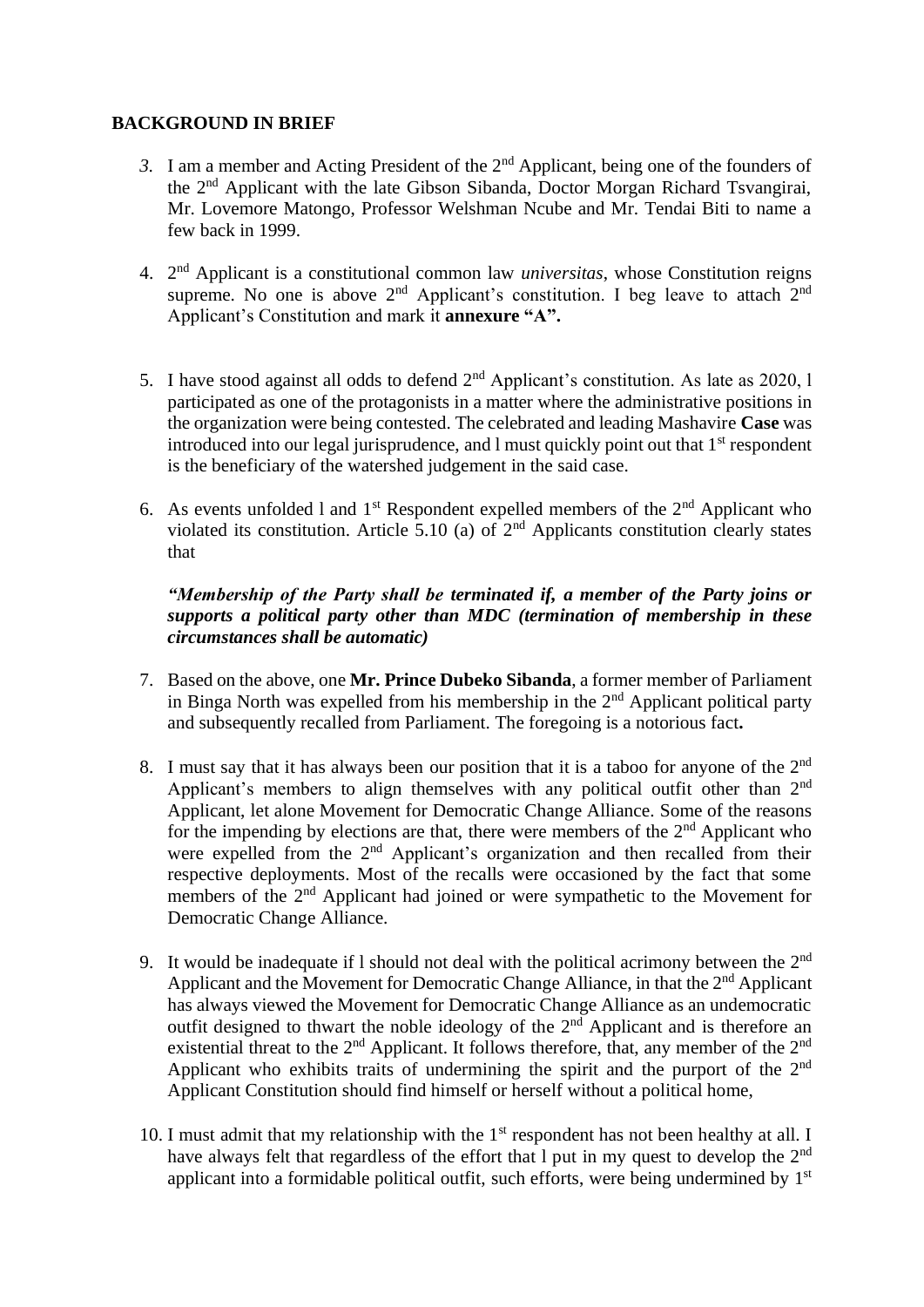Respondent's desire to violate 2<sup>nd</sup> Applicant's Constitution every step of the way and for many times without a number. This status quo has been so frustrating to say the least.

- 11. One of the glaring violations of the  $2<sup>nd</sup>$  Applicant's constitution was when the  $1<sup>st</sup>$ respondent purported to appoint a  $2<sup>nd</sup>$  deputy president in  $2<sup>nd</sup>$  Applicant's organization contrary to what 2<sup>nd</sup> Applicant's Constitution provides. This issue was dealt with conclusively in the *Nelson Chamisa and others v Elias Mashavira and others SC*  56/2020, wherein, the court declared that the appointment of the 2<sup>nd</sup> deputy president in  $2<sup>nd</sup>$  Applicant's structures was unlawful in so far as the  $2<sup>nd</sup>$  Applicant's constitution did not provide for such.
- 12. 1<sup>st</sup> respondent then started a covert operation where he went about expelling members of the 2nd applicant without following due process. The mayor of Gweru, "his worship Makombe' became his latest victim. The  $1<sup>st</sup>$  respondent went on to attempt my recall from Parliament, I challenged that move and filed an urgent matter in High Court Bulawayo under cover of case number **HC1941/2021** on the 13th December 2021.
- 13. My Legal Practitioners of record attended to argue the matter before **Hon Justice B. Ndlovu and** judgement was reserved.
- 14. While I was waiting for the judgement, it came to my attention that  $1<sup>st</sup>$  respondent had lied under oath, l then withdrew the case undercover of case number **HC 1941/21** on 04 January 2022. I immediately filed another urgent chamber application on the same date under cover of case number **HC08 /22**.
- 15. Case number **HC08/22** was struck off the roll of urgent matters for the reasons clearly spelt out on the minute from the Registrar of the High Court. The reasons are selfexplained and I attach the minute hereto and mark it **annexure "B".**
- 16. **1 st respondent's penchant for violating the constitution did not stop there, l note that he has written a letter to the Zimbabwe Electoral Commission declaring that he is now the President of another political outfit by the name and style of Movement of Democratic Change Alliance, l attach the copy of the letter dated 03rd January 2022 as annexure "C".**
- 17. As if that the above was not an assault enough, on the  $2<sup>nd</sup>$  Applicant's constitution, the 1<sup>st</sup> respondent then purported to suspend me through a press statement made on 20<sup>th</sup> January 2022, and in that press statement it was stated that my letter of suspension had already been sent and had been received by my legal practitioners of record. I must state that l had not seen my legal practitioners of record as at the time when the press statement afore alluded to was made
	- 17.1 I must say that my legal practitioners of record had indicated that the attempt to suspend me was a legal nullity, it was their advice that,  $1<sup>st</sup>$  respondent had declared himself the President of a new party, the Movement for Democratic Change Alliance, hence, he could not be a leader of two political formations.
	- 17.2 It was stated that in terms of  $2<sup>nd</sup>$  Applicant's constitution,  $1<sup>st</sup>$  respondent violated Article 5.10. (a) of  $2<sup>nd</sup>$  Applicant's constitution.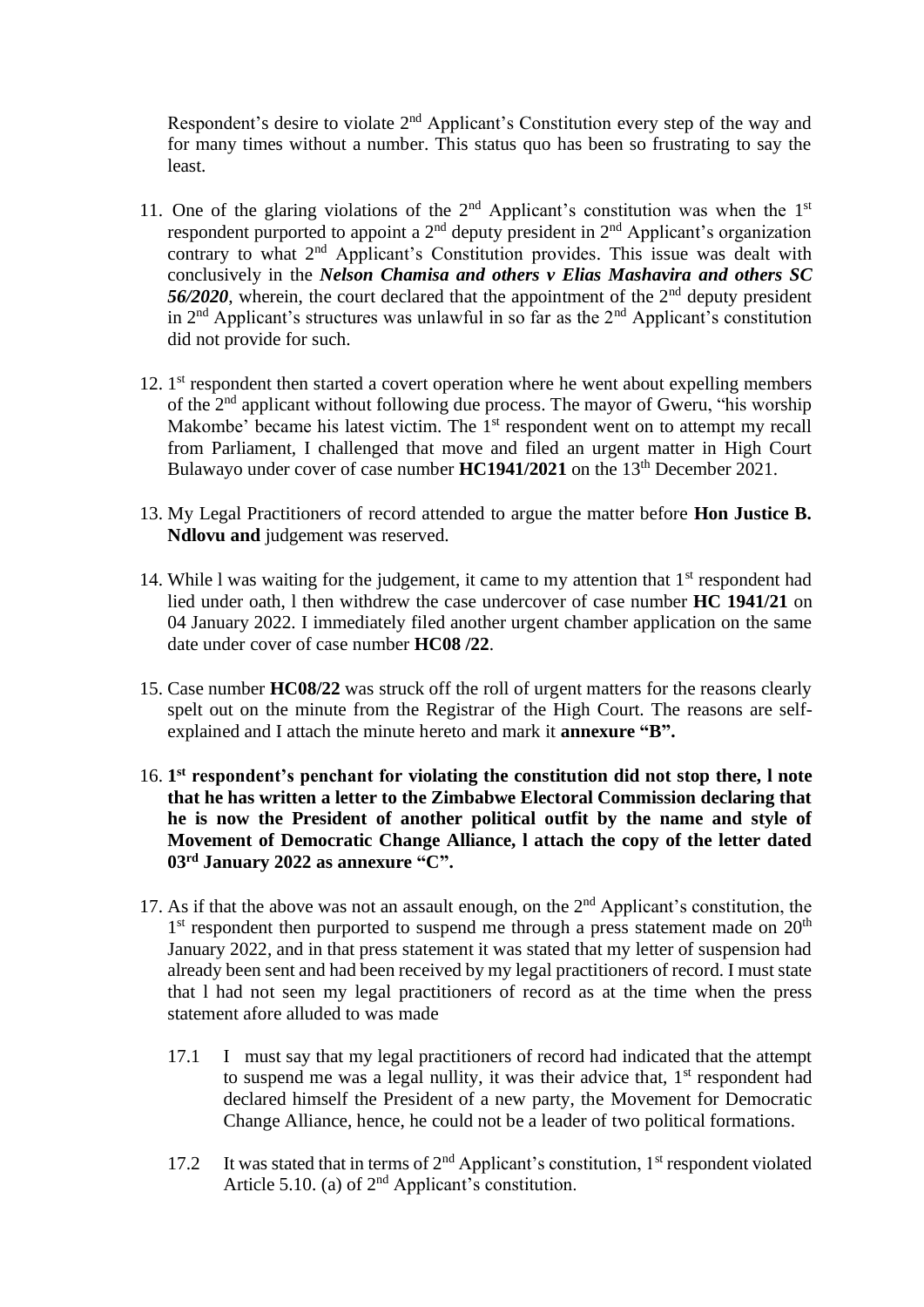- 18. Frustrated by these events l then organized a meeting which was well attended to and declared a split on the  $21<sup>st</sup>$  of January 2022. I attach a copy of my speech dated on herein marked **annexure "D"**.
- 19. I have been advised, which advise l accept to be true and correct that my meeting of the  $21<sup>st</sup>$  January 2022, is problematic in two ways. One of such is that, as the Deputy President in the 2<sup>nd</sup> Applicant's party 1 assumed automatic leadership as an acting President by operation of the provisions of the 2<sup>nd</sup> Applicant's constitution.
- 20. While 1 am on record as having declared a split on the  $21<sup>st</sup>$  January 2022 in Bulawayo, l am advised that the true legal position is that the  $1<sup>st</sup>$  respondent had been automatically expelled from membership of the 2nd Applicant on account of his political association with or support of the Movement for Democratic Change Alliance, leaving myself, as the Acting President of the  $2<sup>nd</sup>$  Applicant, the person in charge of  $2<sup>nd</sup>$  Applicant's affairs in that capacity. The foregoing is so, because the  $2<sup>nd</sup>$  Applicant's constitution does not recognize the appointment of a  $2<sup>nd</sup>$  vice president of the  $2<sup>nd</sup>$  Applicant.
- 23. I am aware that  $1<sup>st</sup>$  respondent's letter addressed to the Zimbabwe Electoral Commission was suggestive of the fact that the Movement for Democratic Change Alliance, is a result of an alliance pact signed on the  $5<sup>th</sup>$  August 2017, which pact still subsists. This position is not legally correct.
- 24. The Movement for Democratic Change Alliance, was a composite political cooperation agreement signed by the late Morgan Tsvangirai (MDC T), Tendai Biti (PDP), Prof Welshman Ncube (MDC), Jacob Ngarivhume (Transform Zimbabwe), Mathias Guchutu (MCD) and Denford Musiyarira (Zanu Ndonga) which seized to exist the 2018 general elections. After all it was a 2018 general election pact
- 25. I am further advised that, when the  $1<sup>st</sup>$  respondent declared himself President of the Movement for Democratic Change Alliance, a position that is not being disputed, and when the Movement for democratic Change Alliance is participating in this by election under such flagship, its membership cannot be bound by the detects of  $2<sup>nd</sup>$  Applicant's constitution. This effectively means there are new distinct and unrelated political formations from the 2nd Applicant.

#### **THE ISSUES**

- 26. It is common cause that  $2<sup>nd</sup>$  and  $3<sup>rd</sup>$  respondents are due to make payments of ZWL \$ 149 500 000 being state meant to finance political parties represented in the National Assembly. In this situation, 2<sup>nd</sup> Applicant is due to receive such funds based on the total number of votes garnered by it in the 2018 general elections. The Movement for Democratic Change Alliance, being a political outfit now led by 1<sup>st</sup> respondent, did not by law, participate in such election neither did it garner 29.97% of total votes that were cast in 2018, therefore it is not entitled to such funding. The Gazette afore referred to is attached herein as **Annexure "F**".
- 27. As already explained above that the  $1<sup>st</sup>$  respondent automatically expelled himself from the 2nd Applicant's organization and automatically relinquished his role of the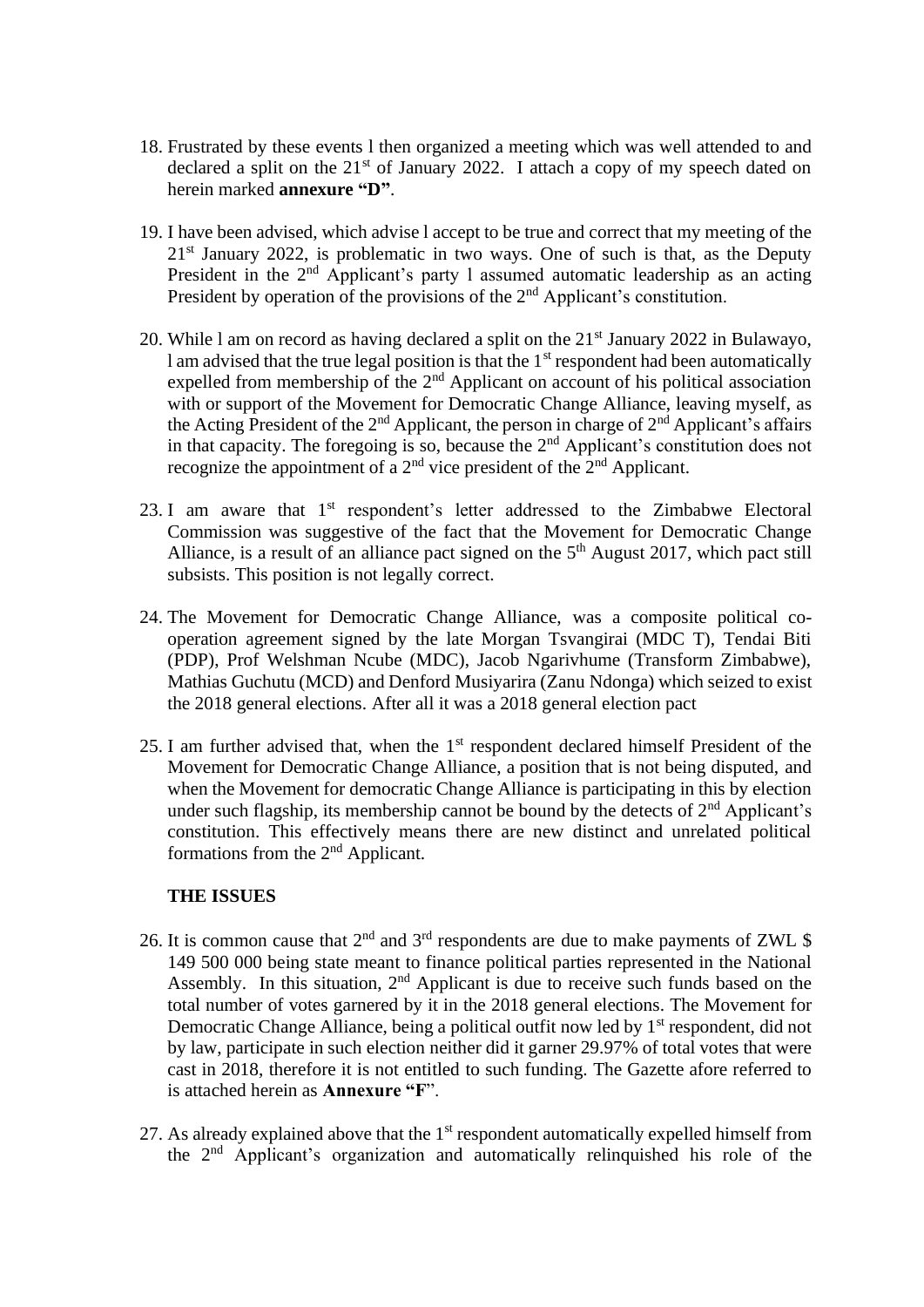Presidency of the 2<sup>nd</sup> Applicant, he must be recognized as the President and leader of the Movement for Democratic Change Alliance.

- 28. For all intents and purposes it should be recognised that l am the Acting President of the 2nd Applicant and therefore entitled to demand that the ZWL \$149 850 000.00 be deposited in the following bank account **AFC, Movement for Democratic Change (T), Branch Bulawayo, Account Type: Corporate Account, Account Number: 100001481945**.
- 29. In the unlikely event that the court arrives at the conclusion that they has been a split in the  $2<sup>nd</sup>$  Applicant, it would be in the interest of justice that the total amount of ZWL \$ 149 850 000.00 be divided into two and a total amount of ZWL \$74 925 000 be deposited into the following bank account **AFC, Movement for Democratic Change (T), Branch Bulawayo, Account Type: Corporate Account, Account Number: 100001481945.**
- 30. I have in my capacity as Acting President of  $2<sup>nd</sup>$  Applicant written correspondences to the Parliament of Zimbabwe, Ministry of Justice Legal and Parliamentary Affairs, the Minister of Local Government Public Works and National Housing, the Permanent Secretary Ministry of Justice Legal and Parliamentary Affairs and the Honurable Speaker of Parliament to put on record the automatic expulsion of the 1<sup>st</sup> Respondent from membership of the 2nd Applicant. See Annexures "**G1, G2, G3, G4** and **G5**" hereto attached.

#### **Urgency**

- **30** On 25<sup>th</sup> January 2022, through a Government Gazette dated 25<sup>th</sup> January 2022, General Notice: 125 A of 2022, the Government of Zimbabwe declared the availability of ZWL \$ 149 850 000 to the 2<sup>nd</sup> Applicant, being its share of state funding in terms of the Political Parties Finance Act. See
- 31 I became aware of the Government Gazette mentioned above on the  $27<sup>th</sup>$  January 2022 and instructed my attorneys to file an urgent application to interdict the  $1<sup>st</sup>$  respondent who is angling himself back into the 2<sup>nd</sup> Applicant's structures.
- 32. I have treated this matter with the urgency that it deserves. When information was brought to my attention that,  $2<sup>nd</sup>$  and  $3<sup>rd</sup>$  respondents have received and are paying out the said funds, l acted by swiftly proceeding to court

#### **The prima facie right**

32. The 2nd Applicant participated in 2018 general and garnered 29.97% of the total number of votes casted. It is trite, l am advised that it follows that no other entity or party apart from Zimbabwe African National Union Patriotic Front and the 2<sup>nd</sup> Applicant are entitled to the funding.

### **Well-grounded apprehension of irreparable harm**

33. It is a notorious fact that the  $1<sup>st</sup>$  respondent through his spokesperson has made a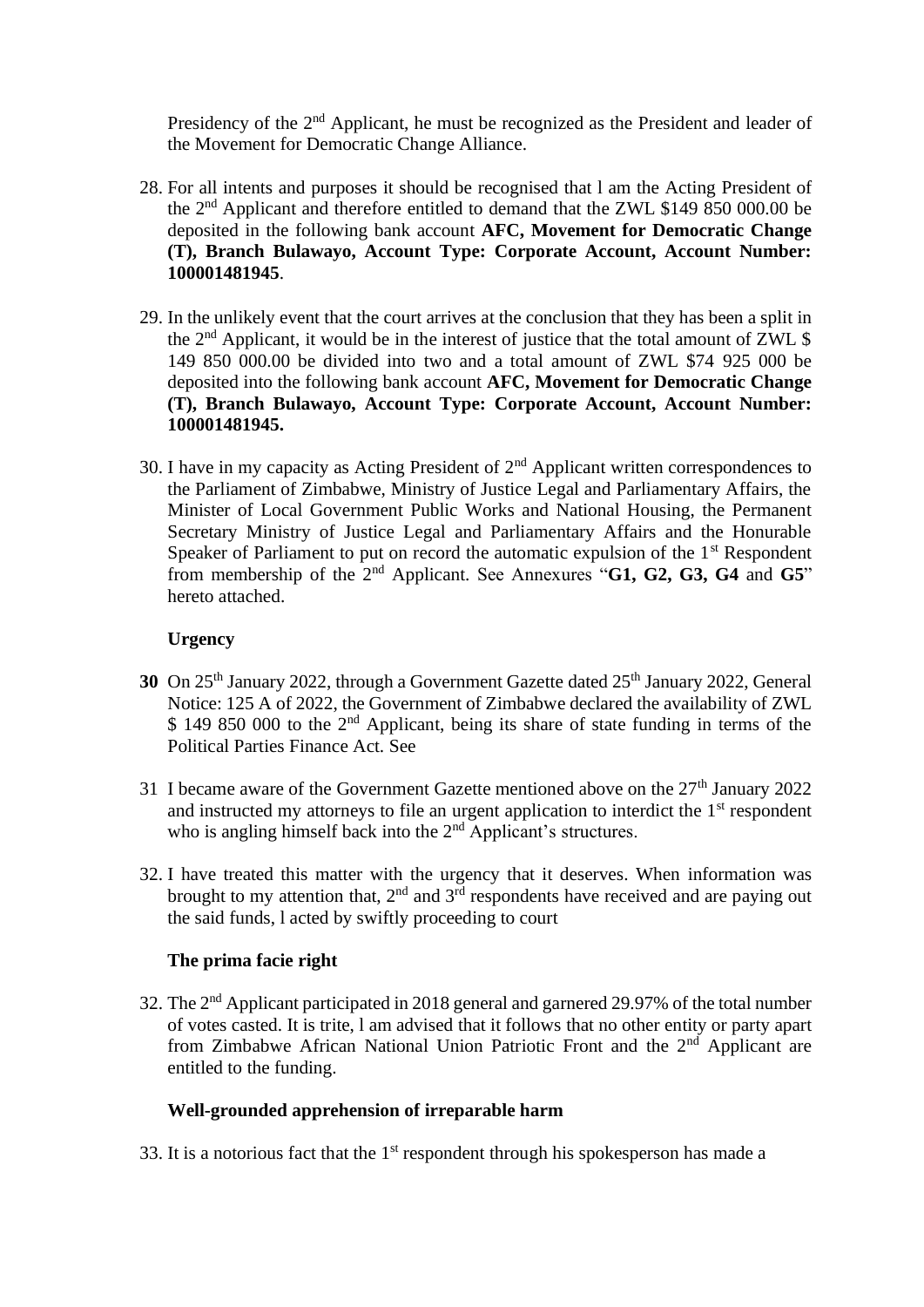statement purporting to suspend me from the activities of the  $2<sup>nd</sup>$  Applicant. This is against the backdrop of the fact that 1<sup>st</sup> respondent voluntarily moved out and aligned himself with the activities of the MDC A.

34. It is the duty of the court to guard against the kind of conduct complained of and that the  $1<sup>st</sup>$  respondent should be stopped from receiving the said funds on behalf of the  $2<sup>nd</sup>$ applicant, because the  $1<sup>st</sup>$  respondent is no longer a member of the  $2<sup>nd</sup>$  Applicant. Indeed, if the  $2<sup>nd</sup>$  and  $3<sup>rd</sup>$  respondents are going to disburse the funds to any other entity, the  $2<sup>nd</sup>$ Applicant will suffer irreparable harm.

#### **Balance of convenience**

- 35. Balance of convenience favor's the granting of the interim order. I re iterate for the umpteenth time that the  $2<sup>nd</sup>$  Applicant is the one entitled to the gazette funding and therefore, the transfer of funds into the  $2<sup>nd</sup>$  Applicant's bank account should be declared.
- 36. In the unlikely event that the court believes otherwise, it would be in the interest of justice that the funds in question be divided into two halves and the  $2<sup>nd</sup>$  Applicant led by 1st Applicant receives ZWL \$74 925 000.00 into its bank account
- 37. Wherefore, 1 seek an order interdicting the  $2<sup>nd</sup>$  and  $3<sup>rd</sup>$  respondents from disbursing the funds to any other bank account apart from the following bank account, **AFC, Movement for Democratic Change (T), Branch Bulawayo, Account Type: Corporate Account, Account Number: 100001481945.** If the funds have been disbursed already, that a moratorium be issued stopping any person from using the said moneys pending the finalization of this matter.

**WHEREFORE** I pray for an order in terms of the draft annexed herein.

**SWORN TO AT BULAWAYO THIS DAY OF JANUARY 2022**

**BY ME:**

#### **---------------------------- THOKOZANI KHUPE**

**BEFORE ME:**

**----------------------------------**

#### **COMMISSIONER OF OATHS**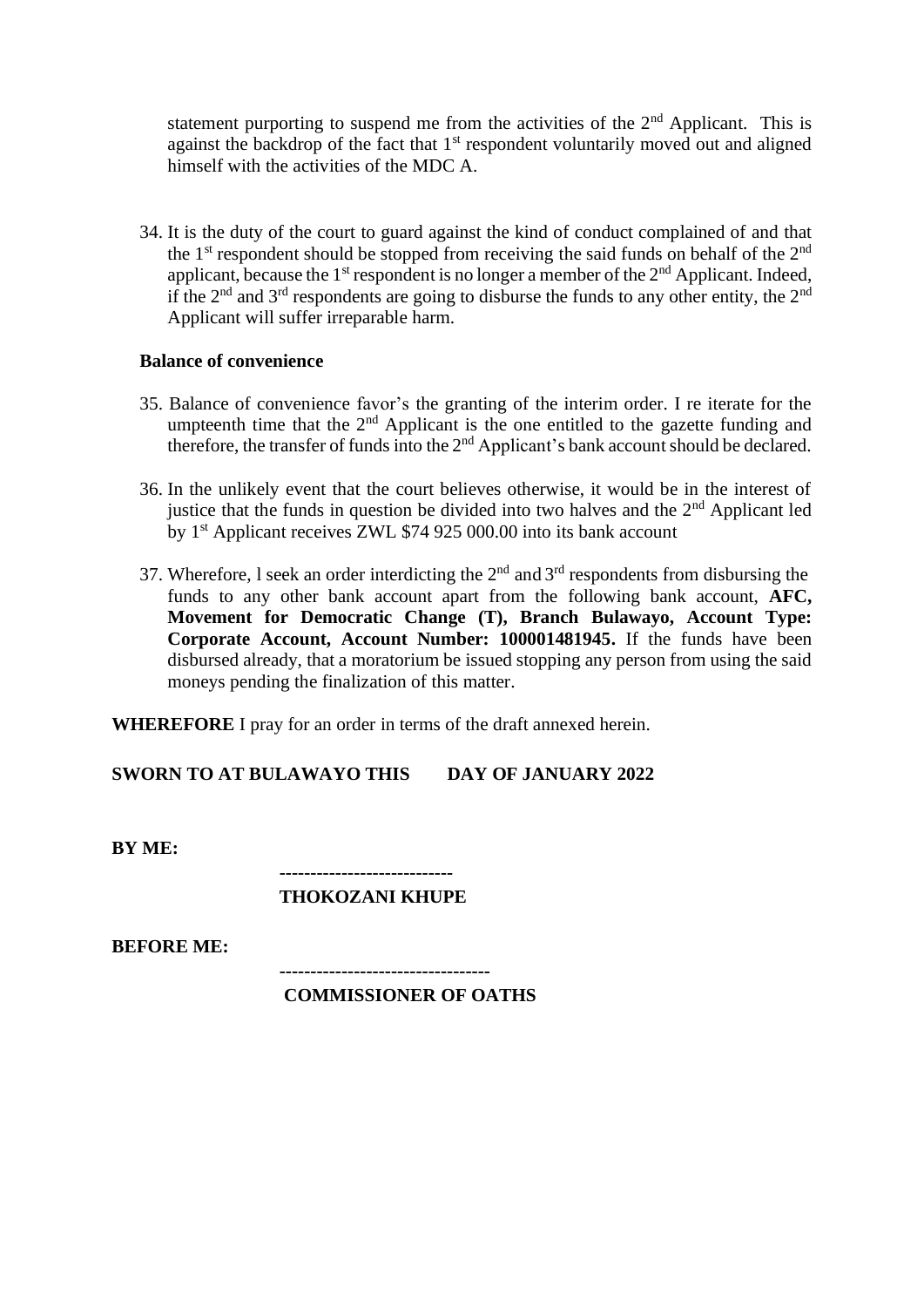In the matter between:

## **THOKOZANI KHUPE 1**

**st APPLICANT**

#### **THE MOVEMENT FOR DEMOCRATIC CHANGE (T) 2 nd APPLICANT**

And

| 1st RESPONDENT<br>DOUGLAS TOGARASEYI MWONZORA, NO |  |
|---------------------------------------------------|--|
|---------------------------------------------------|--|

## **MINISTER OF JUSTICE LEGAL AND PARLIAMENTARY AFFAIRS (NO) 2**

## **MINISTER OF FINANCE AND ECONOMIC DEVELOPMENT (NO)**

**rd RESPONDENT**

**nd RESPONDENT**

### **PROVISIONAL ORDER**

#### **TO THE RESPONDENTS NAMED HEREIN**

- **TO: DOUGLAS TOGARASEYI MWONZORA, N.O** 1<sup>st</sup> Respondent herein Harvest House 44 Nelson Mandela Avenue **HARARE**
- **AND TO**: **MINISTER OF JUSTICE AND PARLIAMENTARY AFFAIRS, NO.** 2<sup>nd</sup> Respondent herein Mukwati Building Cnr 4<sup>th</sup> Street/Selous **HARARE**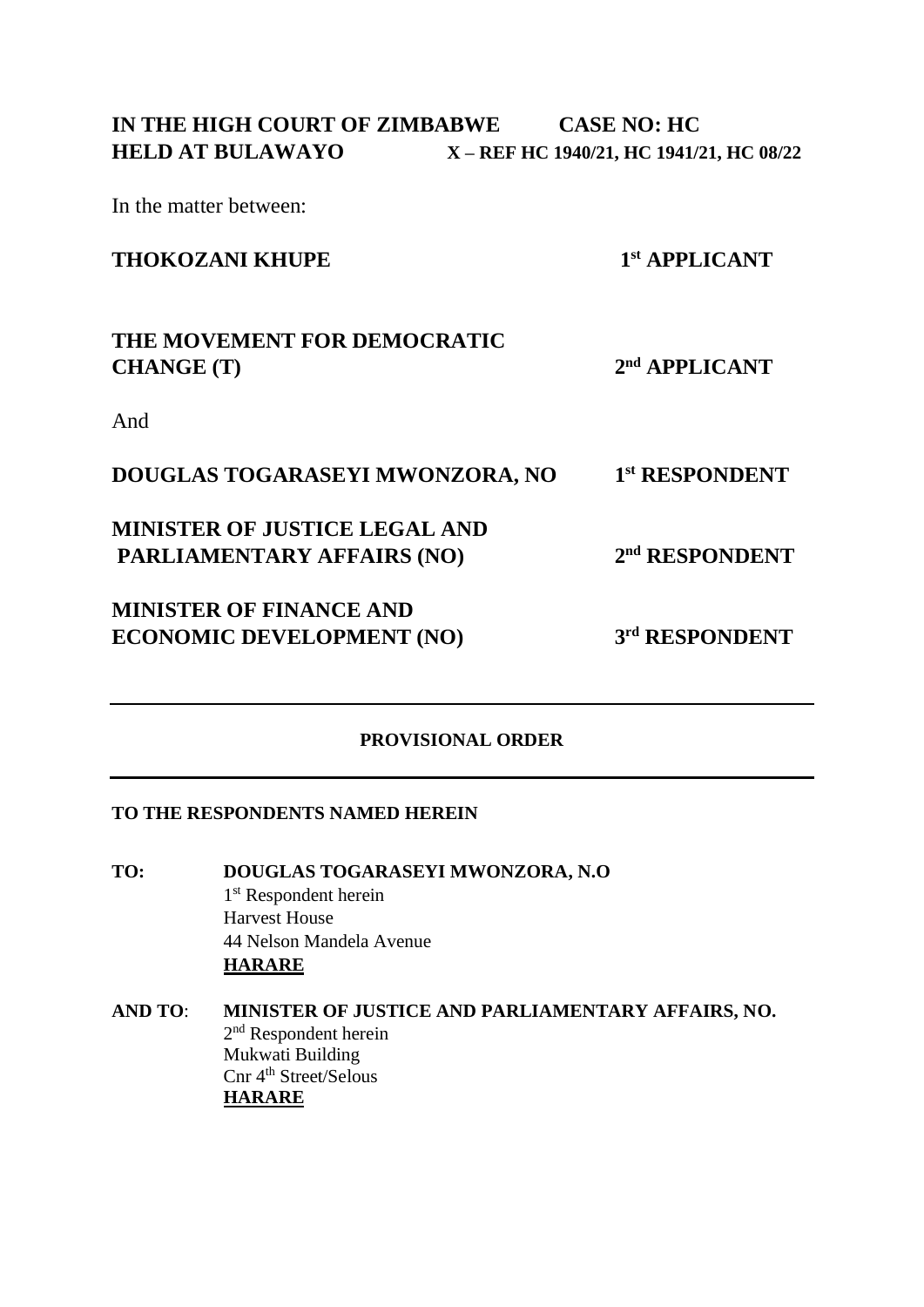# **AND TO: MINISTER OF FINANCE AND ECONOMIC DEVELOPMENT, NO.**

3rd Respondentherein Mukwati Building Cnr 4<sup>th</sup> Street/ Selous

**TAKE NOTICE** that on the **day of 2022** the court sitting at **BULAWAYO** before the **Honourable Mr./Mrs. Justice** issued a provisional order as shown overleaf. The annexed chamber application, affidavits and documents were used in support of the application for this Provisional order.

If you intend to oppose the confirmation of this Provisional Order, you will have to file a Notice of Opposition in Form 29B, together with one or more opposing affidavits with the Registrar of the High Court at Bulawayo within ten (10) days after the date on which the Provisional Order and Annexures were served upon you. You also have to serve a copy of the notice of opposition and affidavits on the Applicant(s) on the address of service in the application.

If you do not file an opposing affidavit in the period specified above, this matter will be set down for hearing in the High Court at Bulawayo without further notice to you and will be dealt with as an unopposed matter for the confirmation of the Provisional Order. If you wish to have the Provisional Order changed or set aside sooner than the rules of court normally allow and can show good cause for this, you should approach the Applicant's Legal Practitioner to agree in consultation with the Registrar for a suitable date. If this cannot be agreed, or there is great urgency, you may make a chamber application, on notice to the applicant, for directions from a Judge as to when the matter can be argued.

## **TERMS OF THE FINAL ORDER SOUGHT**

That you show cause to this Honorable Court why a final order should not be made in the following terms:

- 1. It be and is hereby declared that the monies due under the Political Parties Finances Act belong to the Movement for Democratic Change (T) led by Acting President Doctor Thokozani Khupe.
- $2^{\circ}$  $2<sup>nd</sup>$  and  $3<sup>rd</sup>$  Respondents be and are hereby ordered to pay ZWL \$ 149 850 000, it being moneys due to the Movement of Democratic Change (T) led by Acting President Doctor Thokozani Khupe in terms of the Political Parties Finances Act through its bank Account **AFC, Movement for Democratic Change (T), Branch Bulawayo, Account Type: Corporate Account, Account Number: 100001481945**
- 3 If the ZWL 149 850 000 has been disbursed to any person, the ZWL 149 850 000 be reversed and redirected to Movement of Democratic Change (T) led by Acting President Thokozani Khupe. Account number **AFC, Movement for Democratic Change (T), Branch Bulawayo, Account Type: Corporate Account, Account Number: 100001481945**